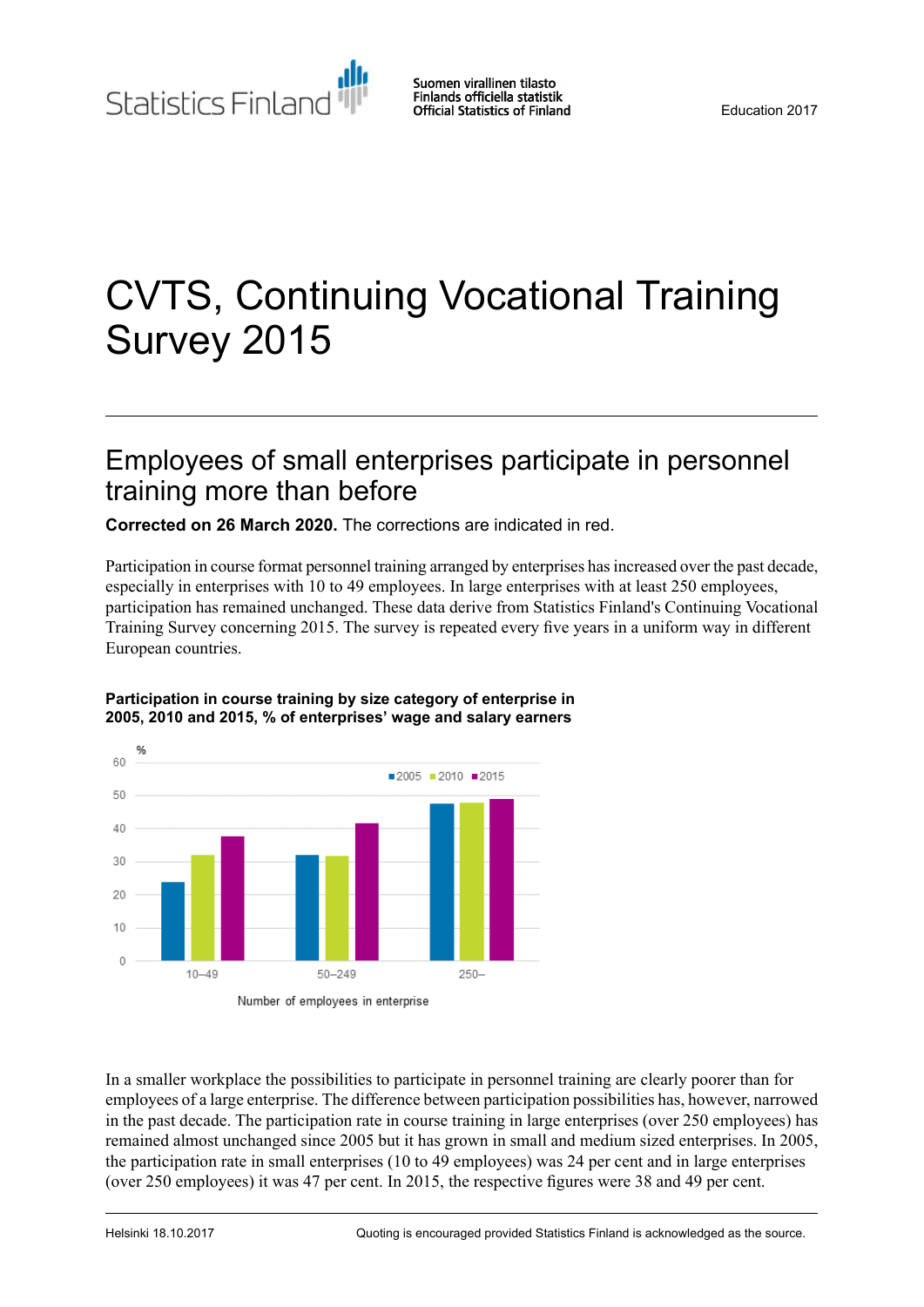Seventy-eight per cent of enterprises had organised course format training. Of all employees in enterprises, 44 per cent had participated in course format personnel training during 2015. The increase from 2010 amounts to close on four percentage points. Previously, women's participation rate has been slightly higher than men's but in 2015 the participation rate of women and men was equal.

The variation by industry in the participation in personnel training was large both between industries and over time. The needs and possibilities for arranging personnel training are highly industry-dependent. Both on the labour market in general and in individual enterprises, cyclical and annual variations are large. For example, heavy investments in reforms and related training in a particular financial year can well be followed by a very slow training period.

### Number of training hours has decreased

Thus the share of participants in training has risen slightly but the amount of training received by employee has decline somewhat. In 2010, there were nine hours of course training per employee when including all employees in enterprises and in 2015 the amount was eight hours. If, instead of all employees, only wage and salary earners that participated in course training are examined, the number of training hours was 19 hours per participant.

The amount of training received was the same for women and men and the change was also similar both by gender and in the two main industries (manufacturing and services).

In large enterprises with at least 250 employees, the number of training hours per employee was 9.5, which is over two hours more than in smaller enterprises.

### Studying while working and online studying increased

In addition to participation in course training, the survey examines participation in other (not course format) training. Other training must be planned, organised and have a clear objective for learning. Occasional learning while working is not included.

Training and learning are becoming more versatile and, simultaneously, the difference between traditional training and other competence development is becoming blurred. Enterprises' investmentsin course format personnel training has remained almost unchanged in recent years but especially various formats of studying while working, as well as self-learning, distance learning and online studying have correspondingly increased. This is also likely to be the trend in future.

#### **Share of participants in other than course format training in 2010 and 2015, % of enterprises' wage and salary earners**

|                                                   |      |             | 2010 2015 Change |  |  |
|---------------------------------------------------|------|-------------|------------------|--|--|
|                                                   | $\%$ | %           | Percentage unit  |  |  |
| Studying while working                            | 11.9 | 18.9        | $+7.0$           |  |  |
| Job rotation, assignments                         | 2.1  | 4.1         | $+2.0$           |  |  |
| Conferences, workshops                            |      | $12.5$ 12.6 | $+0.1$           |  |  |
| Learning circles, quality circles                 | 5.4  | 3.4         | $-2.0$           |  |  |
| Self-learning, distance learning, online studying | 9.0  | 17.3        | $+8.3$           |  |  |

For these formats of training, only the number of participants was asked, so there are no volume data on the number of training hours for such trainings. It should also be noted that the same persons may have participated in different formats of training. Similar overlapping also appliesto those who have participated in course format training and in other formats of training.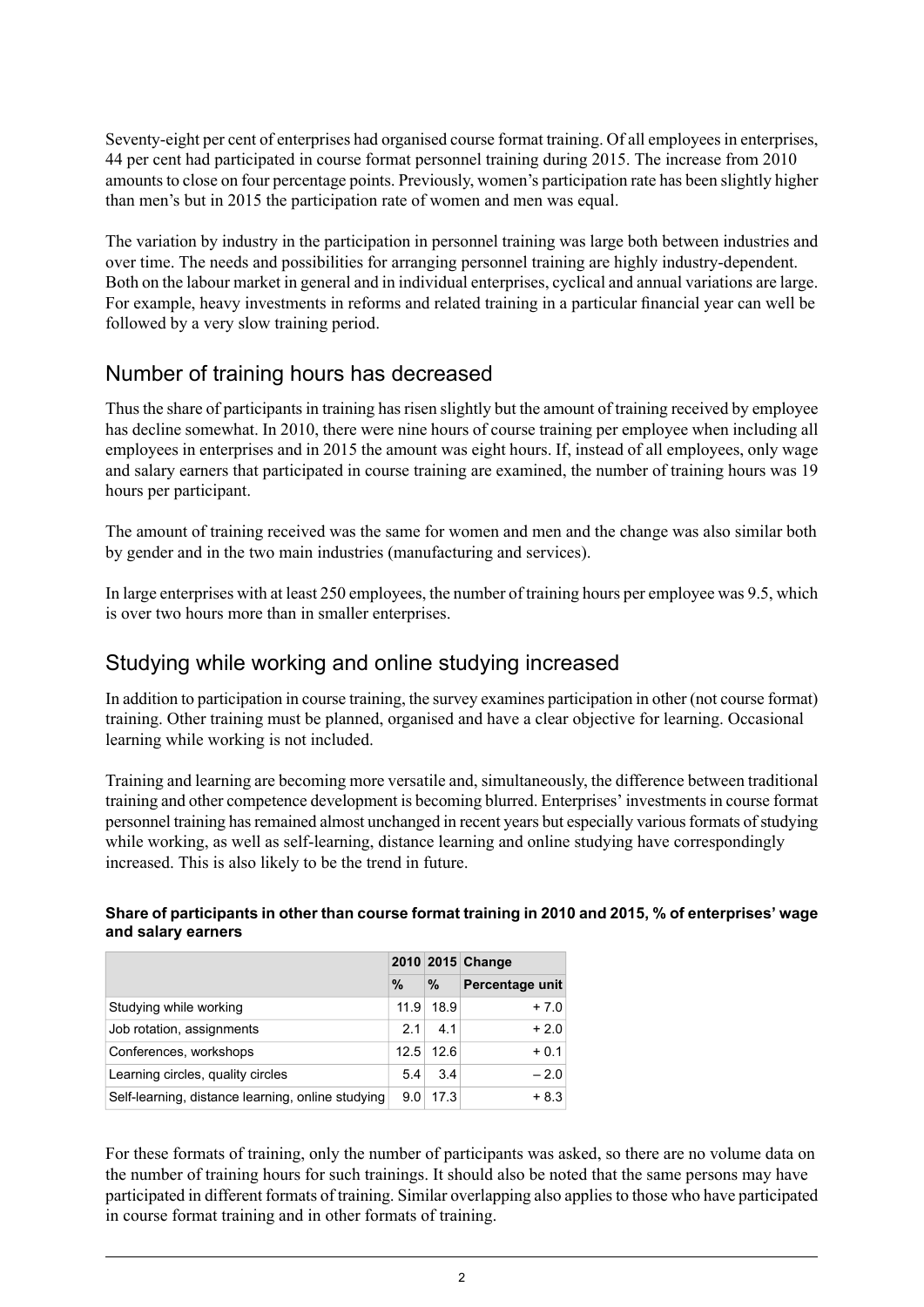The Act on Financially-Supported Development of Professional Skills entered into force at the beginning of 2014, based on which enterprises can deduct in taxation 50 per cent of employees' average daily pay with indirect costs multiplied by the number of actual training days. The hope was that this training support would encourage enterprises to increase their investments in personnel training. According to the results of the Continuing Vocational Training Survey, employees' possibilities to attend course format training has increased in small and medium sized enterprises but the amount of training per employee has not grown, however.

*The survey covers enterprisesin the private sector with at least ten employeesin 2015, excluding agriculture and forestry, education, and health and social work. Altogether 1,579 enterprises in Finland included in the data collection for the survey responded and they represent 17,359 enterprises and their 1,050,000 employees. The data collection was conducted in the same form in 30 European countries.*

The data collection for the survey is conducted approximately every fifth year and it is used to describe *employer-sponsored training, the numbers of participantsin course training, and the number of personnel* training days received, the content and arrangers of the training, as well as the costs incurred from the *training. In addition to course format training, the survey also examines othertraining formats, enterprises' training strategies and the obstacles for organising training.*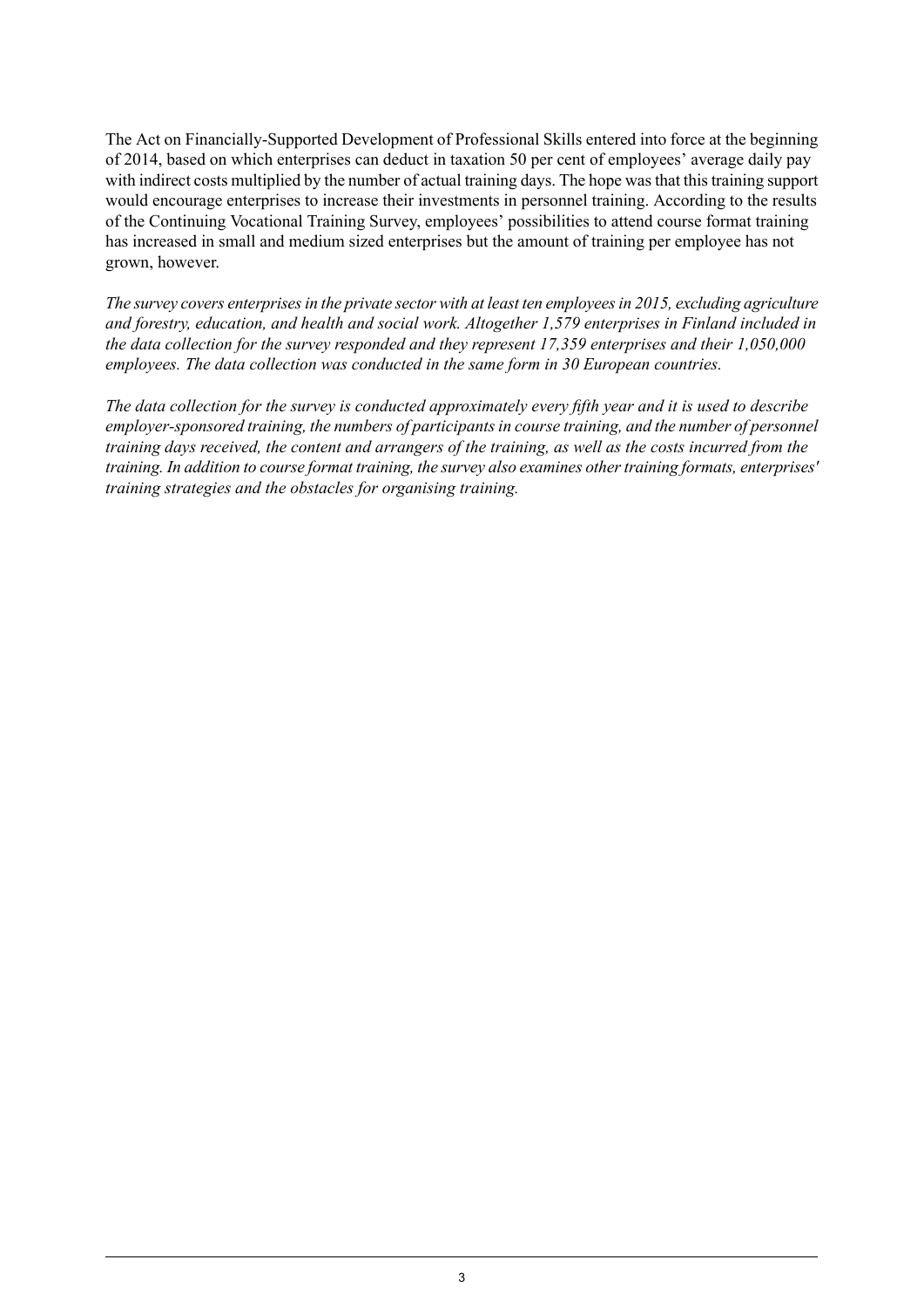# **Contents**

### **Tables**

### **Appendix tables**

Appendix table 1. Share and number of [enterprises](#page-4-0) that have arranged training, course training and other training, as well as number of [personnel](#page-4-0) by industry, sector and size class in 2015. Table was corrected on 26 March 2020..5

Appendix table 2. The number of employees that [participated](#page-6-0) in course format training arranged by enterprises, [participation](#page-6-0) share of men and women, and the amount of training hours per employee by industry, main industry and size category in 2015. Table was corrected on 26 March [2020............................................................................7](#page-6-0)

Appendix table 3. Shares of enterprises having organised other forms of training and [participants](#page-7-0) by form of training by industry, sector and size class in 2015. Table was corrected on 26 March [2020....................................................8](#page-7-0)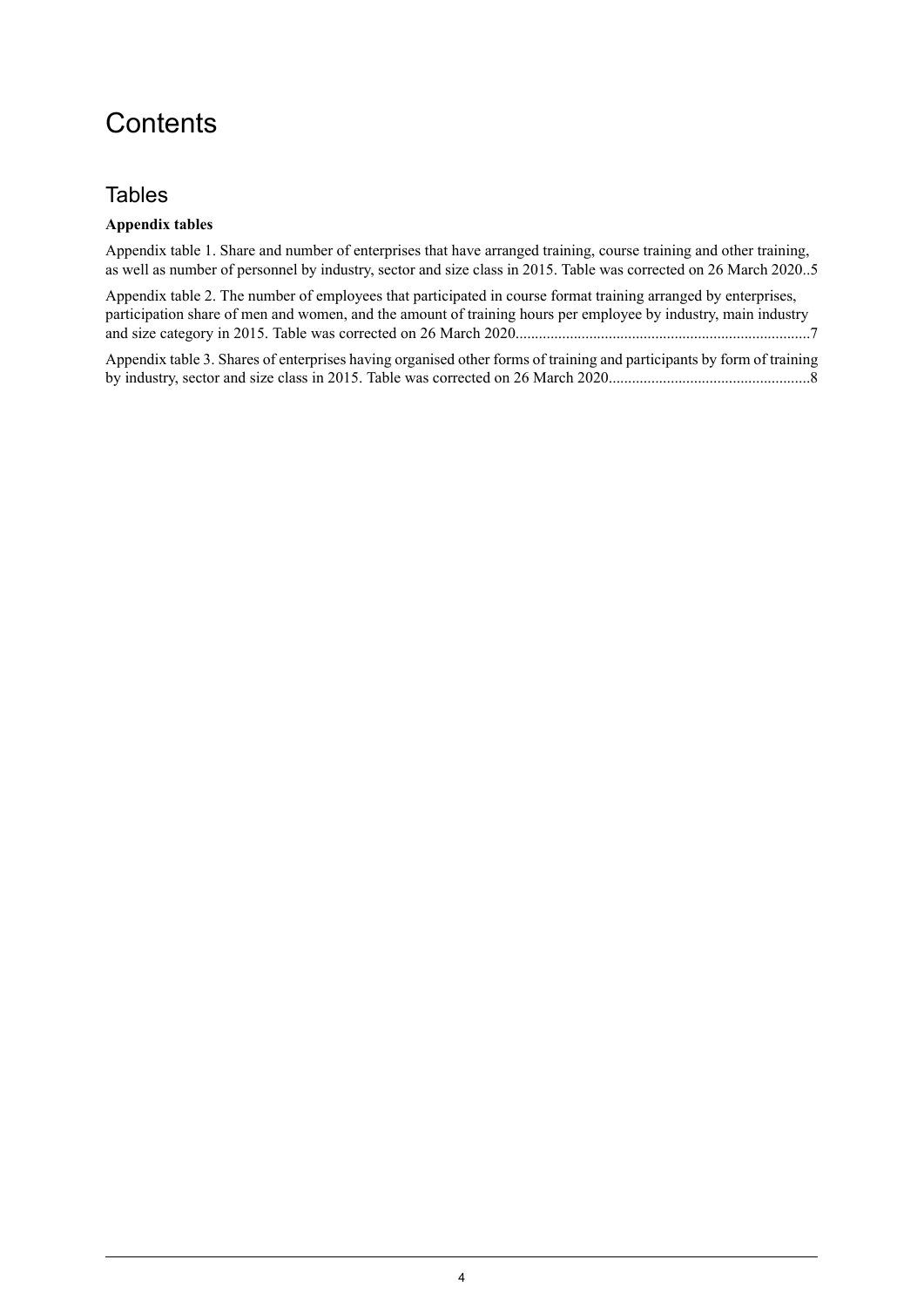# Appendix tables

#### <span id="page-4-0"></span>**Appendix table 1. Share and number of enterprises that have arranged training, course training** and other training, as well as number of personnel by industry, sector and size class in 2015. Table **was corrected on 26 March 2020.**1)

|                                                                 | All<br>enterprises | Personnel Arranged | course-format<br>and/or other<br>training | Arranged<br>and/or other<br>training | Arranged<br>course-format course-format course-format other<br>training | Arranged<br>training | Arranged Arranged<br>training <sup>1)</sup> | other<br>training <sup>1)</sup> |
|-----------------------------------------------------------------|--------------------|--------------------|-------------------------------------------|--------------------------------------|-------------------------------------------------------------------------|----------------------|---------------------------------------------|---------------------------------|
|                                                                 | <b>Number</b>      | Number             | $\%$                                      | Number                               | $\%$                                                                    | Number               | $\%$                                        | Number                          |
| Industry                                                        |                    |                    |                                           |                                      |                                                                         |                      |                                             |                                 |
| 01 Mining and<br>quarrying                                      | 72                 | 3 2 9 3            | 74,8                                      | 54                                   | 67,6                                                                    | 49                   | 58,4                                        | 42                              |
| 02 Manufacture<br>of food products                              | 356                | 31 630             | 74,8                                      | 267                                  | 70,4                                                                    | 251                  | 66,3                                        | 236                             |
| 03 Manufacture<br>of textiles and<br>wearing apparel            | 101                | 5089               | 66,7                                      | 68                                   | 52,5                                                                    | 53                   | 56,2                                        | 57                              |
| 04 Manufacture<br>of paper and<br>paper products                | 190                | 29 638             | 75,8                                      | 144                                  | 63,2                                                                    | 120                  | 64,3                                        | 122                             |
| 05 Manufacture<br>of fuels and<br>chemical                      |                    |                    |                                           |                                      |                                                                         |                      |                                             |                                 |
| products                                                        | 440                | 38 914             | 84,3                                      | 371                                  | 76,0                                                                    | 334                  | 69,8                                        | 307                             |
| 06 Manufacture<br>of fabricated<br>metal products               | 800                | 43 999             | 76,4                                      | 611                                  | 68,8                                                                    | 550                  | 49,1                                        | 393                             |
| 07 Manufacture<br>of machinery<br>and equipment                 | 896                | 96 928             | 89,8                                      | 805                                  | 86,6                                                                    | 776                  | 73,8                                        | 662                             |
| 08 Manufacture<br>of transport<br>equipment                     | 122                | 14 5 84            | 80,5                                      | 98                                   | 69,9                                                                    | 85                   | 69,8                                        | 85                              |
| 09 Manufacture<br>of wood<br>products and<br>furniture          | 411                | 24 094             | 73,1                                      | 300                                  | 64,4                                                                    | 265                  | 55,2                                        | 227                             |
| 10 Energy<br>supply, water<br>supply and<br>waste<br>management | 292                | 13 24 1            | 97,4                                      | 284                                  | 97,4                                                                    | 284                  | 74,6                                        | 218                             |
| 11 Construction                                                 | 2618               | 100 063            | 82,3                                      | 2 1 5 5                              | 81,8                                                                    | 2 1 4 2              | 51,6                                        | 1 3 5 1                         |
| 12 Motor vehicle<br>trade                                       | 433                | 22758              | 90,8                                      | 394                                  | 85,2                                                                    | 369                  | 71,9                                        | 312                             |
| 13 Wholesale<br>trade                                           | 1 2 7 2            | 53 096             | 90,2                                      | 1 1 4 8                              | 73,1                                                                    | 930                  | 80,9                                        | 1 0 2 9                         |
| 14 Retail trade                                                 | 1672               | 124 531            | 84,5                                      | 1412                                 | 75,4                                                                    | 1 2 6 1              | 77,3                                        | 1 2 9 2                         |
| 15 Transport<br>and storage                                     | 1 3 4 1            | 87 987             | 84,5                                      | 1 1 3 3                              | 82,6                                                                    | 1 1 0 8              | 59,3                                        | 795                             |
| 16<br>Accommodation<br>and food service<br>activities           | 881                | 39 902             | 62,2                                      | 548                                  | 51,6                                                                    | 455                  | 41,3                                        | 364                             |
| 17 Information<br>and<br>communication                          | 925                | 78 520             | 93,3                                      | 863                                  | 86,7                                                                    | 802                  | 77,1                                        | 713                             |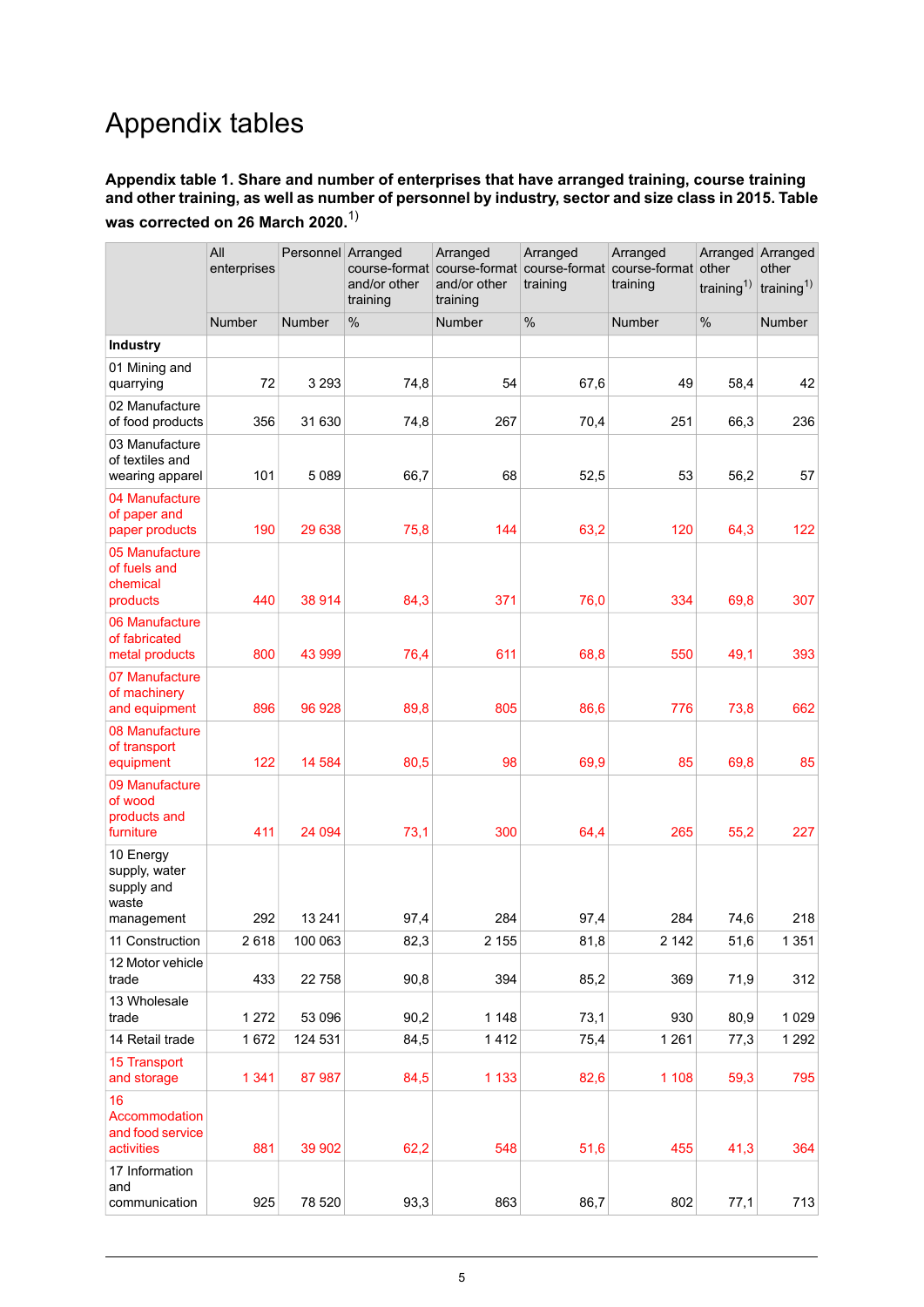|                                                                                              | All<br>enterprises | Personnel Arranged | course-format<br>and/or other<br>training | Arranged<br>course-format<br>and/or other<br>training | Arranged<br>course-format course-format<br>training | Arranged<br>training | Arranged<br>other<br>training $^{1)}$ | Arranged<br>other<br>training <sup>1)</sup> |
|----------------------------------------------------------------------------------------------|--------------------|--------------------|-------------------------------------------|-------------------------------------------------------|-----------------------------------------------------|----------------------|---------------------------------------|---------------------------------------------|
|                                                                                              | <b>Number</b>      | <b>Number</b>      | %                                         | Number                                                | $\frac{0}{0}$                                       | <b>Number</b>        | $\frac{0}{0}$                         | <b>Number</b>                               |
| 18 Financial and<br>insurance<br>activities                                                  | 283                | 22 546             | 96,8                                      | 274                                                   | 93,6                                                | 265                  | 86,2                                  | 244                                         |
| <b>19 Activities</b><br>auxiliary to<br>financial<br>services and<br>insurance<br>activities | 89                 | 6815               | 90,6                                      | 81                                                    | 81,2                                                | 72                   | 90,6                                  | 81                                          |
| 20 Other<br>services                                                                         | 4 1 6 5            | 211 403            | 82,1                                      | 3419                                                  | 81,1                                                | 3 3 7 8              | 60,1                                  | 2 504                                       |
| <b>Principal</b><br>activity                                                                 |                    |                    |                                           |                                                       |                                                     |                      |                                       |                                             |
| Manufacturing                                                                                | 6 2 9 8            | 401 472            | 81,9                                      | 5 1 5 6                                               | 78,0                                                | 4910                 | 58,7                                  | 3699                                        |
| <b>Services</b>                                                                              | 11 062             | 647 559            | 83,8                                      | 9 2 7 1                                               | 78,1                                                | 8639                 | 66,3                                  | 7 3 3 3                                     |
| Size category                                                                                |                    |                    |                                           |                                                       |                                                     |                      |                                       |                                             |
| 10 to 19 persons                                                                             | 7659               | 106 463            | 73,2                                      | 5 607                                                 | 67,7                                                | 5 1 8 3              | 55,3                                  | 4 2 3 5                                     |
| 20 to 49 persons                                                                             | 6 3 3 9            | 194 345            | 88,3                                      | 5 5 9 6                                               | 83,3                                                | 5 2 8 1              | 62,5                                  | 3 9 6 1                                     |
| 50 to 249<br>persons                                                                         | 2779               | 277910             | 95,4                                      | 2653                                                  | 90,6                                                | 2517                 | 82,2                                  | 2 2 8 5                                     |
| 250 to 499<br>persons                                                                        | 299                | 106 847            | 99,4                                      | 297                                                   | 99,0                                                | 296                  | 94,4                                  | 282                                         |
| 500 to 999<br>persons                                                                        | 170                | 117 256            | 94,3                                      | 161                                                   | 94,3                                                | 161                  | 93,7                                  | 160                                         |
| 1,000 persons or<br>more                                                                     | 113                | 246 210            | 100,0                                     | 113                                                   | 98,5                                                | 111                  | 97,9                                  | 110                                         |
| All                                                                                          | 17 359             | 1 049 031          | 83,1                                      | 14 427                                                | 78,0                                                | 13 549               | 63,6                                  | 11 032                                      |

Other training refers to 1)

- planned and structured studying while working

- planned learning through job rotation, exchanges, secondments or study visits

- planned participation in conferences, workshops, trade fairs and lectures

- planned participation in learning groups or quality circles

- planned self-learning, distance learning and online studying during working hours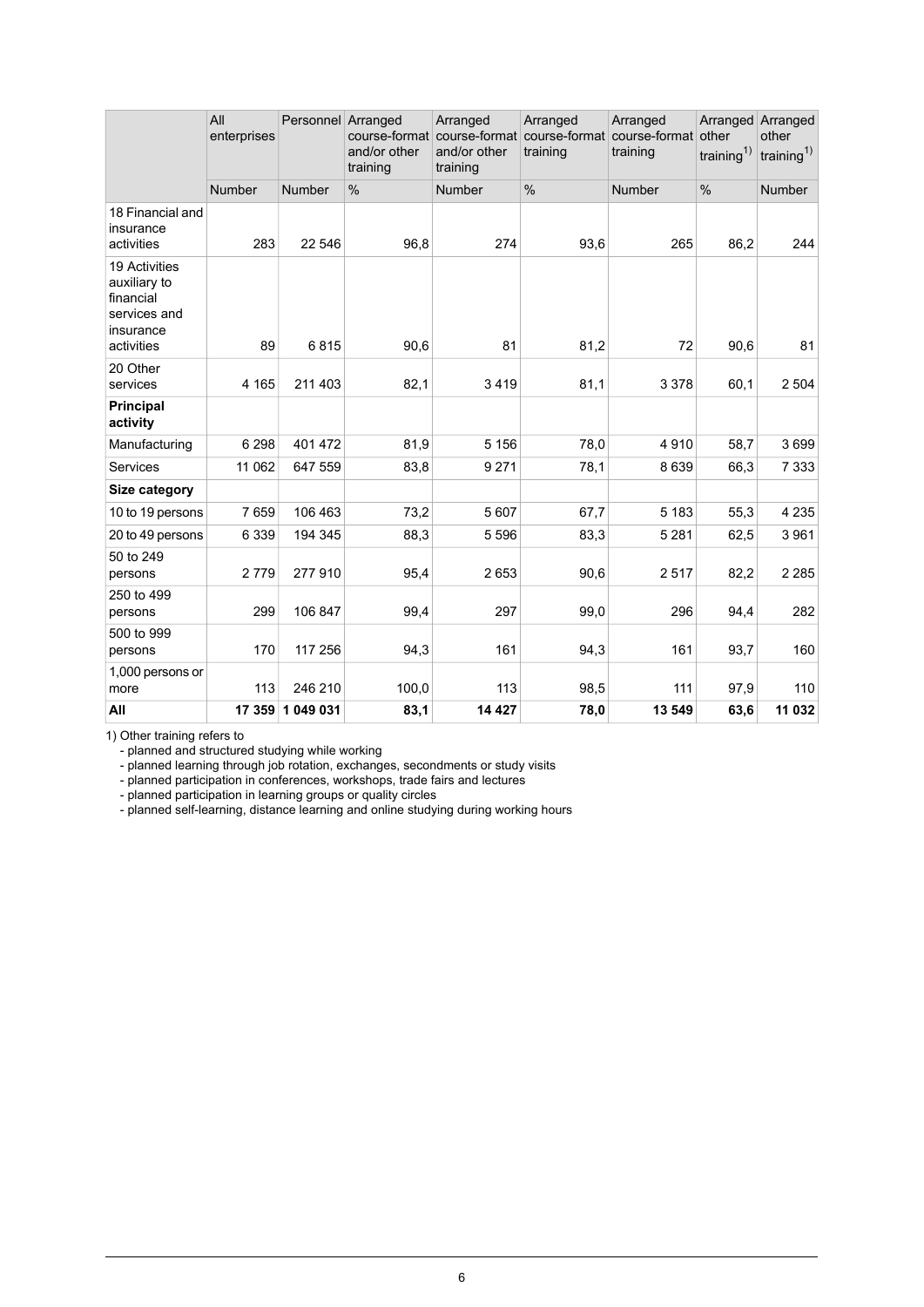<span id="page-6-0"></span>**Appendix table 2. The number of employees that participated in course format training arranged by enterprises, participation share of men and women, and the amount of training hours per employee by industry, main industry and size category in 2015. Table was corrected on 26 March 2020.**

|                                                                              | Total number<br>of participants participants | Share of | Share of<br>participants | Share of<br>participants | Hours per | Hours per<br>employees employees | Hours per<br>employees |
|------------------------------------------------------------------------------|----------------------------------------------|----------|--------------------------|--------------------------|-----------|----------------------------------|------------------------|
|                                                                              |                                              | Men, %   | Women, %                 | All, %                   | Men       | Women                            | All                    |
| Industry                                                                     |                                              |          |                          |                          |           |                                  |                        |
| 01 Mining and quarrying                                                      | 1982                                         | 59,3     | 66,8                     | 60,2                     | 10,1      | 10,0                             | 10,0                   |
| 02 Manufacture of food<br>products                                           | 13848                                        | 44,6     | 42,7                     | 43,8                     | 5,8       | 6,3                              | 6,0                    |
| 03 Manufacture of textiles and<br>wearing apparel                            | 872                                          | 16,9     | 17,2                     | 17,1                     | 3,5       | 2,8                              | 3,0                    |
| 04 Manufacture of paper and<br>paper products                                | 14 4 68                                      | 49,6     | 46,1                     | 48,8                     | 10,0      | 8,7                              | 9,7                    |
| 05 Manufacture of fuels and<br>chemical products                             | 22 875                                       | 55,2     | 67,2                     | 58,8                     | 11,6      | 14,4                             | 12,4                   |
| 06 Manufacture of fabricated<br>metal products                               | 18 213                                       | 41,8     | 39,4                     | 41,4                     | 7,7       | 6,9                              | 7,6                    |
| 07 Manufacture of machinery<br>and equipment                                 | 44 935                                       | 45,5     | 49,8                     | 46,4                     | 7,1       | 7,8                              | 7,3                    |
| 08 Manufacture of transport<br>equipment                                     | 5098                                         | 35,2     | 33,8                     | 35,0                     | 4,2       | 5,6                              | 4,4                    |
| 09 Manufacture of wood<br>products and furniture                             | 8 2 0 6                                      | 30,4     | 43,4                     | 34,1                     | 5,5       | 7,0                              | 5,9                    |
| 10 Energy supply, water supply<br>and waste management                       | 8995                                         | 68,2     | 67,2                     | 67,9                     | 16,3      | 16,4                             | 16,4                   |
| 11 Construction                                                              | 48 4 20                                      | 48,6     | 46,0                     | 48,4                     | 7,7       | 8,8                              | 7,8                    |
| 12 Motor vehicle trade                                                       | 9 2 3 3                                      | 41,5     | 34,2                     | 40,6                     | 8,8       | 4,9                              | 8,3                    |
| 13 Wholesale trade                                                           | 20 707                                       | 39,8     | 37,5                     | 39,0                     | 7,6       | 7,3                              | 7,5                    |
| 14 Retail trade                                                              | 43775                                        | 32,8     | 36,0                     | 35,2                     | 5,2       | 6,4                              | 6,1                    |
| 15 Transport and storage                                                     | 44 208                                       | 47,8     | 57,0                     | 50,2                     | 9,3       | 12,4                             | 10,1                   |
| 16 Accommodation and food<br>service activities                              | 12831                                        | 22,1     | 36,8                     | 32,2                     | 3,3       | 6,1                              | 5,2                    |
| 17 Information and<br>communication                                          | 36 042                                       | 45,3     | 47,0                     | 45,9                     | 9,9       | 9,8                              | 9,9                    |
| 18 Financial and insurance<br>activities                                     | 10 476                                       | 38,3     | 50,4                     | 46,5                     | 8,4       | 10,6                             | 9,9                    |
| 19 Activities auxiliary to<br>financial services and<br>insurance activities | 2 600                                        | 41,5     | 35,9                     | 38,2                     | 6,1       | 5,7                              | 5,9                    |
| 20 Other services                                                            | 91 317                                       | 40,4     | 45,7                     | 43,2                     | 8,2       | 9,8                              | 9,0                    |
| <b>Principal activity</b>                                                    |                                              |          |                          |                          |           |                                  |                        |
| Manufacturing                                                                | 187912                                       | 46,5     | 48,0                     | 46,8                     | 8,0       | 8,6                              | 8,1                    |
| Services                                                                     | 271 190                                      | 41,1     | 42,6                     | 41,9                     | 8,2       | 8,5                              | 8,3                    |
| Size category                                                                |                                              |          |                          |                          |           |                                  |                        |
| 10 to 19 persons                                                             | 40 285                                       | 37,3     | 38,6                     | 37,8                     | 7,2       | 8,2                              | 7,6                    |
| 20 to 49 persons                                                             | 72911                                        | 38,0     | 36,3                     | 37,5                     | 6,8       | 6,8                              | 6,8                    |
| 50 to 249 persons                                                            | 115 917                                      | 40,0     | 44,5                     | 41,7                     | 6,6       | 8,4                              | 7,3                    |
| 250 to 499 persons                                                           | 52 340                                       | 52,0     | 44,0                     | 49,0                     | 9,8       | 9,4                              | 9,6                    |
| 500 to 999 persons                                                           | 63 210                                       | 54,3     | 53,2                     | 53,9                     | 11,2      | 11,0                             | 11,1                   |
| 1,000 persons or more                                                        | 114 439                                      | 47,5     | 45,2                     | 46,5                     | 9,0       | 8,5                              | 8,8                    |
| All                                                                          | 459 103                                      | 43,8     | 43,7                     | 43,8                     | 8,1       | 8,5                              | 8,2                    |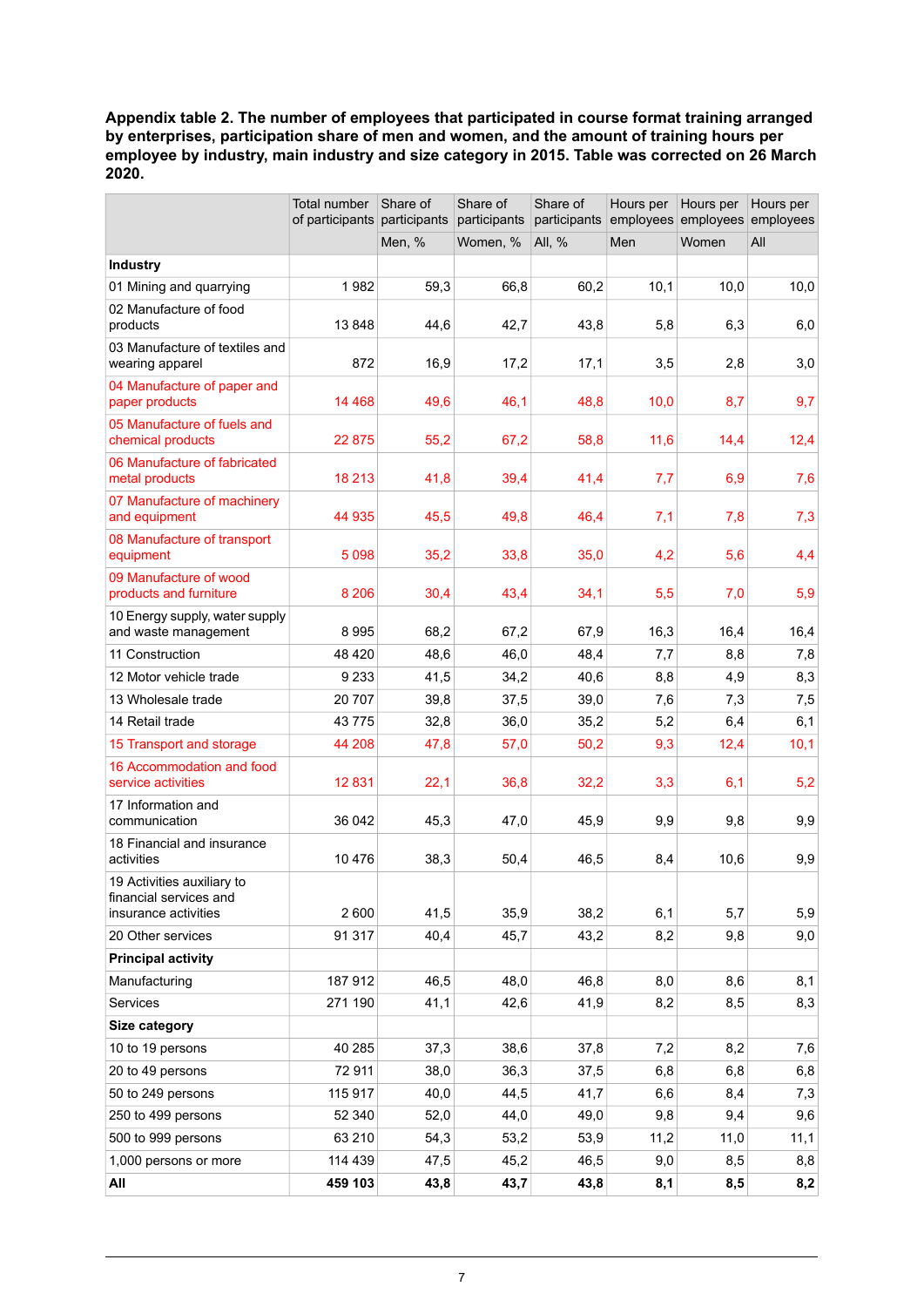<span id="page-7-0"></span>**Appendix table 3. Shares of enterprises having organised other forms of training and participants by form of training by industry, sector and size class in 2015. Table was corrected on 26 March 2020.**1)

|                                                                           | Share of                                                          | Share of participants by form of training |                                          |                                      |                                                           |                                                                     |  |  |  |
|---------------------------------------------------------------------------|-------------------------------------------------------------------|-------------------------------------------|------------------------------------------|--------------------------------------|-----------------------------------------------------------|---------------------------------------------------------------------|--|--|--|
|                                                                           | enterprises<br>that<br>organised<br>other forms of<br>training, % | Studying<br>while<br>working, %           | Job rotation,<br>assignments,<br>etc., % | Conferences,<br>workshops<br>etc., % | Learning<br>circles,<br>quality<br>circles, etc.,<br>$\%$ | Self-learning<br>and distance<br>learning,<br>online<br>studying, % |  |  |  |
| <b>Industry</b>                                                           |                                                                   |                                           |                                          |                                      |                                                           |                                                                     |  |  |  |
| 01 Mining and quarrying                                                   | 58,4                                                              | 19,3                                      | 2,2                                      | 12,3                                 | 0,3                                                       | 6,3                                                                 |  |  |  |
| 02 Manufacture of food products                                           | 66,3                                                              | 28,3                                      | 8,4                                      | 10,9                                 | 4,3                                                       | 4,5                                                                 |  |  |  |
| 03 Manufacture of textiles and<br>wearing apparel                         | 56,2                                                              | 12,2                                      | 2,5                                      | 5,2                                  | 0,3                                                       | 2,3                                                                 |  |  |  |
| 04 Manufacture of paper and<br>paper products                             | 64,3                                                              | 26,2                                      | 20,5                                     | 22,9                                 | 6,7                                                       | 8,3                                                                 |  |  |  |
| 05 Manufacture of fuels and<br>chemical products                          | 69,8                                                              | 16,0                                      | 5,1                                      | 22,4                                 | 7,7                                                       | 17,8                                                                |  |  |  |
| 06 Manufacture of fabricated metal<br>products                            | 49,1                                                              | 10,8                                      | 2,3                                      | 7,0                                  | 6,9                                                       | 16,5                                                                |  |  |  |
| 07 Manufacture of machinery and<br>equipment                              | 73,8                                                              | 21,6                                      | 6,1                                      | 11,9                                 | 5,0                                                       | 25,3                                                                |  |  |  |
| 08 Manufacture of transport<br>equipment                                  | 69,8                                                              | 7,9                                       | 1,3                                      | 4,4                                  | 1,1                                                       | 4,7                                                                 |  |  |  |
| 09 Manufacture of wood products<br>and furniture                          | 55,2                                                              | 10,3                                      | 3,1                                      | 6,9                                  | 4,8                                                       | 2,8                                                                 |  |  |  |
| 10 Energy supply, water supply<br>and waste management                    | 74,6                                                              | 6,3                                       | 2,7                                      | 21,3                                 | 3,8                                                       | 12,0                                                                |  |  |  |
| 11 Construction                                                           | 51,6                                                              | 15,5                                      | 4,1                                      | 5,4                                  | 1,4                                                       | 3,4                                                                 |  |  |  |
| 12 Motor vehicle trade                                                    | 71,9                                                              | 12,4                                      | 4,4                                      | 12,9                                 | 2,4                                                       | 21,2                                                                |  |  |  |
| 13 Wholesale trade                                                        | 80,9                                                              | 12,3                                      | 1,2                                      | 17,6                                 | 1,7                                                       | 12,7                                                                |  |  |  |
| 14 Retail trade                                                           | 77,3                                                              | 30,7                                      | 4,3                                      | 8,8                                  | 2,4                                                       | 31,5                                                                |  |  |  |
| 15 Transport and storage                                                  | 59,3                                                              | 21,0                                      | 4,1                                      | 6,2                                  | 2,8                                                       | 18,0                                                                |  |  |  |
| 16 Accommodation and food<br>service activities                           | 41,3                                                              | 14,0                                      | 3,0                                      | 5,4                                  | 1,2                                                       | 4,1                                                                 |  |  |  |
| 17 Information and communication                                          | 77,1                                                              | 20,8                                      | 3,4                                      | 25,5                                 | 3,1                                                       | 24,6                                                                |  |  |  |
| 18 Financial and insurance<br>activities                                  | 86,2                                                              | 15,3                                      | 3,9                                      | 13,1                                 | 7,0                                                       | 44,5                                                                |  |  |  |
| 19 Activities auxiliary to financial<br>services and insurance activities | 90,6                                                              | 15,2                                      | 3,7                                      | 22,5                                 | 1,3                                                       | 18,2                                                                |  |  |  |
| 20 Other services                                                         | 60,1                                                              | 17,2                                      | 1,9                                      | 15,3                                 | 3,1                                                       | 15,7                                                                |  |  |  |
| <b>Principal activity</b>                                                 |                                                                   |                                           |                                          |                                      |                                                           |                                                                     |  |  |  |
| Manufacturing                                                             | 58,7                                                              | 17,4                                      | 5,8                                      | 11,1                                 | 4,3                                                       | 12,3                                                                |  |  |  |
| Services                                                                  | 66,3                                                              | 19,9                                      | 3,0                                      | 13,6                                 | 2,8                                                       | 20,4                                                                |  |  |  |
| Size category                                                             |                                                                   |                                           |                                          |                                      |                                                           |                                                                     |  |  |  |
| 10 to 19 persons                                                          | 55,3                                                              | 15,7                                      | 2,1                                      | 12,1                                 | 1,6                                                       | 11,1                                                                |  |  |  |
| 20 to 49 persons                                                          | 62,5                                                              | 11,0                                      | 2,7                                      | 8,5                                  | 1,9                                                       | 6,4                                                                 |  |  |  |
| 50 to 249 persons                                                         | 82,2                                                              | 15,3                                      | 3,2                                      | 13,8                                 | 4,2                                                       | 13,5                                                                |  |  |  |
| 250 to 499 persons                                                        | 94,4                                                              | 22,9                                      | 3,9                                      | 14,3                                 | 5,9                                                       | 17,1                                                                |  |  |  |
| 500 to 999 persons                                                        | 93,7                                                              | 17,6                                      | 2,3                                      | 14,7                                 | 4,6                                                       | 16,1                                                                |  |  |  |
| 1,000 persons or more                                                     | 97,9                                                              | 29,7                                      | 7,9                                      | 13,1                                 | 2,7                                                       | 33,5                                                                |  |  |  |
| All                                                                       | 63,6                                                              | 18,9                                      | 4,1                                      | 12,6                                 | 3,4                                                       | 17,3                                                                |  |  |  |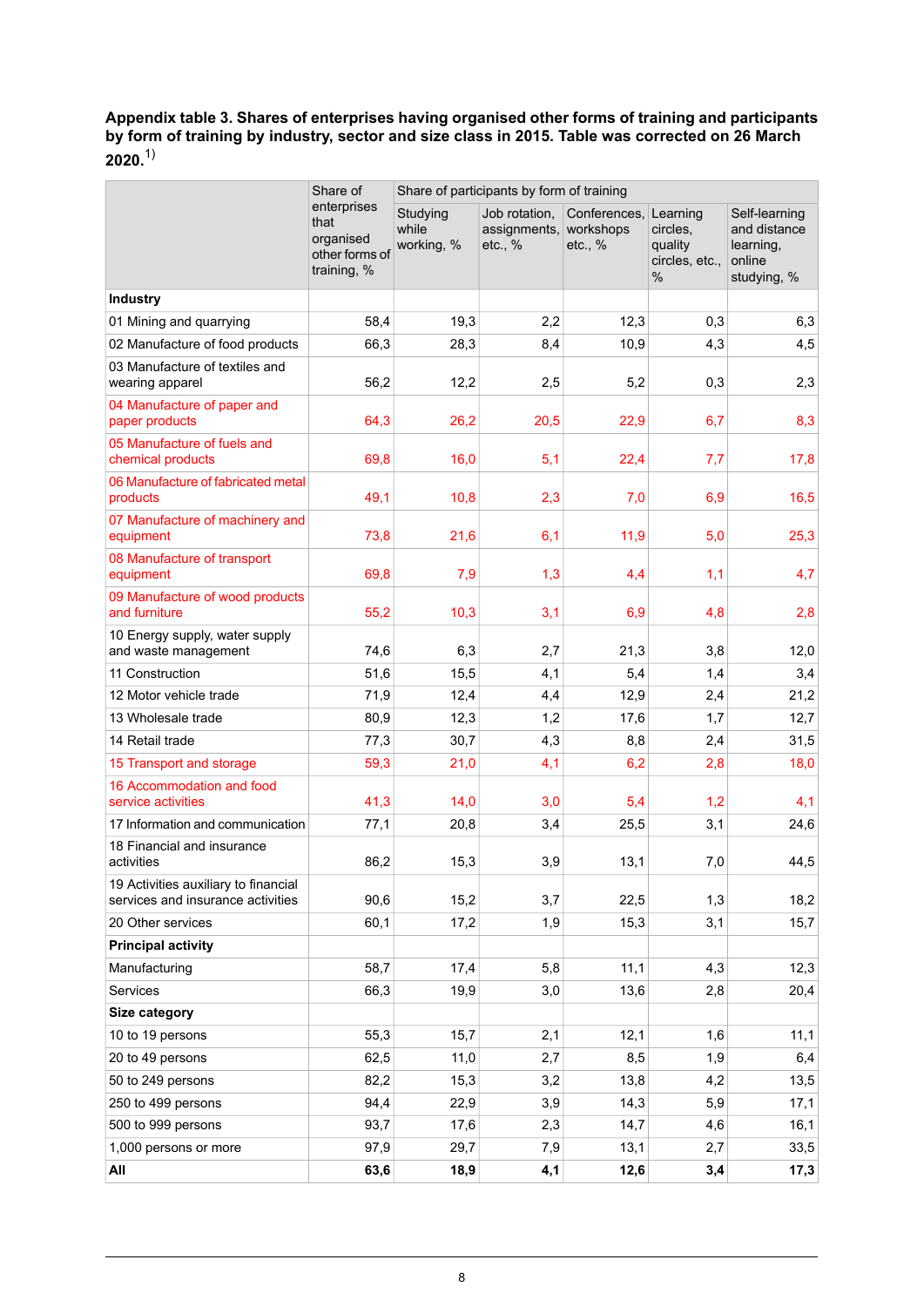Other training refers to 1)

- planned and structured studying while working
- planned learning through job rotation, exchanges, secondments or study visits
- planned participation in conferences, workshops, trade fairs and lectures
- planned participation in learning groups or quality circles
- planned self-learning, distance learning and online studying during working hours